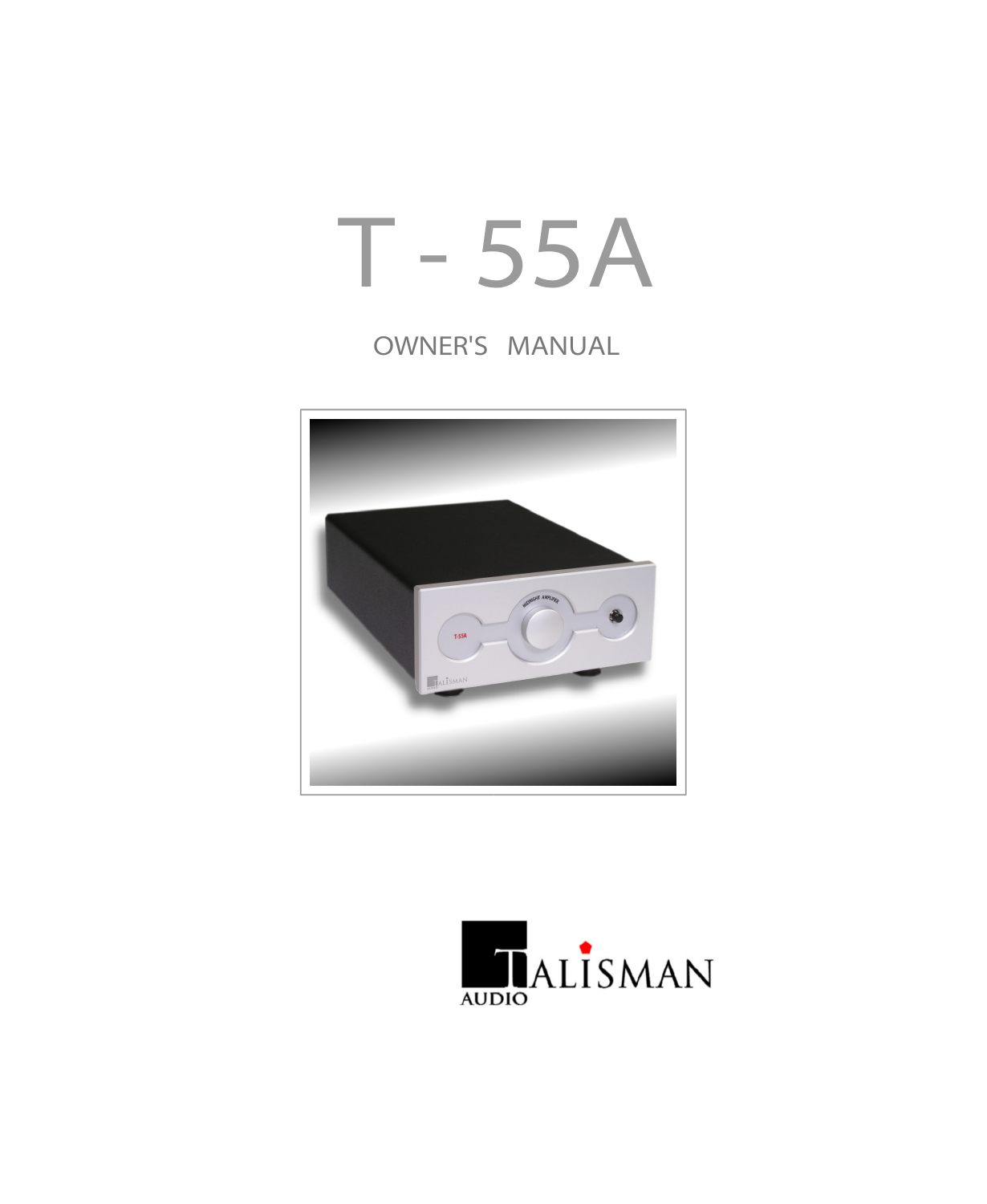#### CONGRATULATIONS T-55A

The Talisman Audio team congratulates you for your acquisition of the high-end T-55A headphone stereophonic amplifier.

Our team designed and manufactured this product with utmost professionalism and care. We trust that the highest standards of technology and quality which we build into all our products will serve you well, and make you enjoy your new amplifier for many years to come.



### SAFETY PRECAUTIONS

To reduce the risk of electrical shock, do not expose to rain, water, splattering, or humidity ! Do not open housing. Risk of electrical shock ! You must use the electrical cord supplied, connect it to a grounded mains outlet ! Make sure that the operating voltage of the unit is the same as the voltage provided by your local electrical grid (local mains) ! Do not short the headset output  $\bigcirc$  !

 $\epsilon$ 

The « CE » indication at the back of the T-55A indicates that the unit is in conformity with the Electromagnetic Compatibility and Low Voltage Directives of the European Union. SAFETY : HD 195-S6, EN 60065.

EMC : Emission EN 55013, Immunity EN 55020, conform to CISPR 16-1, CISPR 16-2, IEC 801-2 class B, IEC801-3 class A, IEC 801-4 class B.

# GENERALINSTRUCTIONS

Unpacking Preparation and placement Select an appropriate spot to place your T-55A. Since it is a monoblock product, you may choose between several options : near the other components of your HI FI system, and precisely near the preamp, or near the speaker it monitors. In any case, you will have an outstanding result ! - be sure the T-55A is set on a firm and vibration free surface ; - don't be astonished if you notice a raise of the temperature of the product. Just be careful to let it work in an open area ; - do not set the T-55A near another product, since it could generate vibrations, noise or excessive heat. Upon unpacking you should find the following equipment and accessories : - T-55A amplifier in its protective bag ; - power cord ; - a two-parts foam wedging. We advise you to keep this packing, in case you had to return the product, to ensure safe travel conditions. Nota : this leaflet can be found on our site http:\\www.talisman-audio.com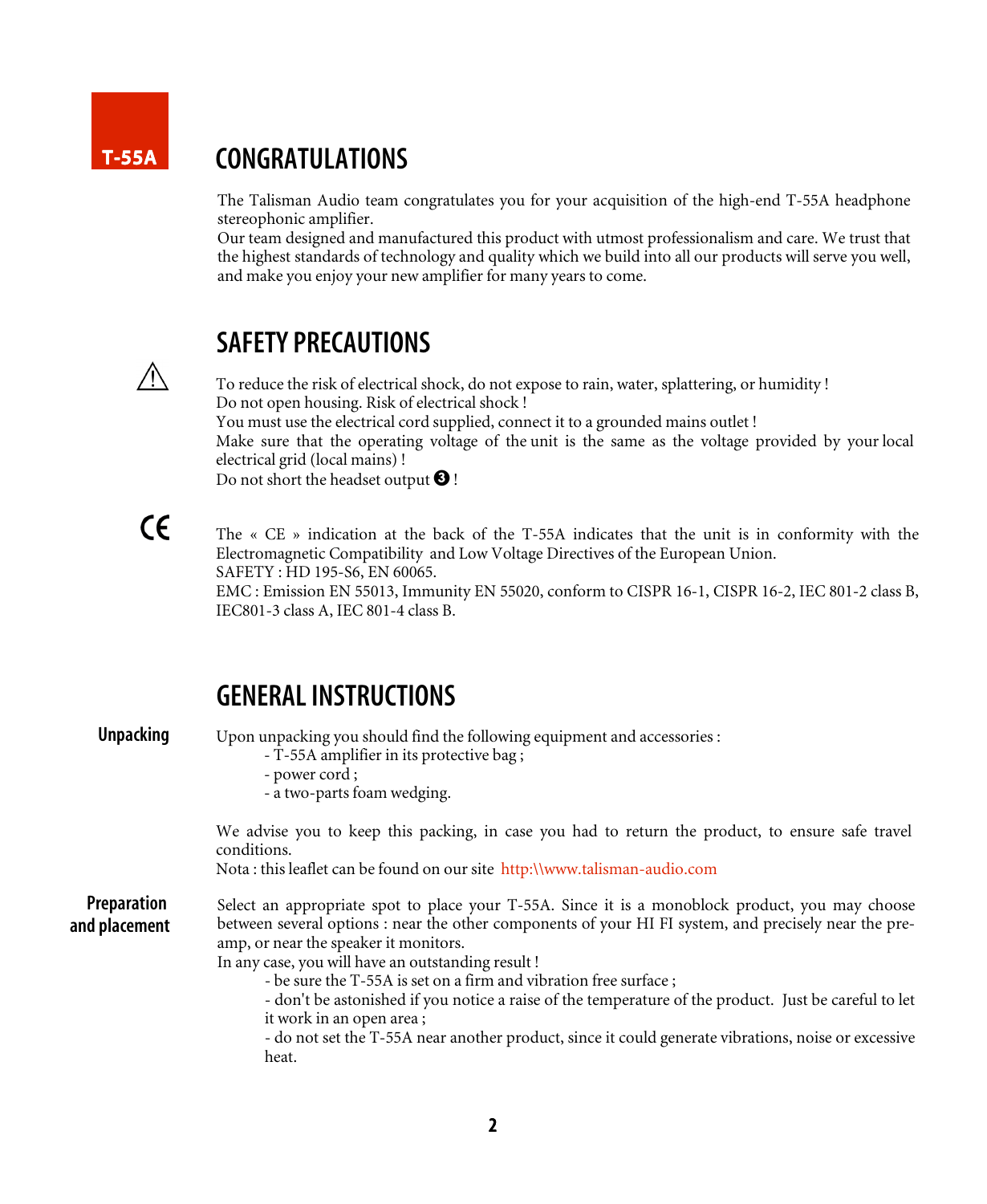

# OVERVIEW

Unique features The T-55A was designed and shaped to fulfill the wishes of great music lovers. It's one of the distinguished members of the famous Talisman Audio family.

Truly compelling to our general philosophy, he has the following remarkable features:

- discrete high quality components throughout the HI FI scheme ;
- outstanding performance of the open loop in a true symetrical architecture ;
- very large bandwidth and low distortion of the closed-loop ;
- superb manufacturing quality.

It is in fact a true High-End equipment, without cost bargains, in the true spirit of its elder brothers. You will soon discover that our efforts to obtain a great sound have been successful !

Its ability to sustain high current and voltage allow the T-55A to monitor a wide band of loudspeakers, including those which have low impedance or low efficiency. The well known models of the best brands will suit it well for your greatest pleasure : you will enjoy a true high end system, with excellent definition, dynamic, and natural sound !

The T-55A is connected to the ouput line of your pre-amp, as well as to any other analog line output, provided it supports volume control (multichannel processor, computer soundcard...). For this strategic combination, we recommand of course to use our T-35HP, whose philosophy, design and sound are perfectly phased with the T-55A !

You may also improve your HI FI system performances by using several T-55A in multi-amplification (active or passive) configuration, multichannel system, balanced high power configuration, or combining it with other monoblock amplifiers such as T-53A for example, combinations for which it was exactly thought through : look at calibrated gain and direct line output for example !



**OO** Power stage heatsink.



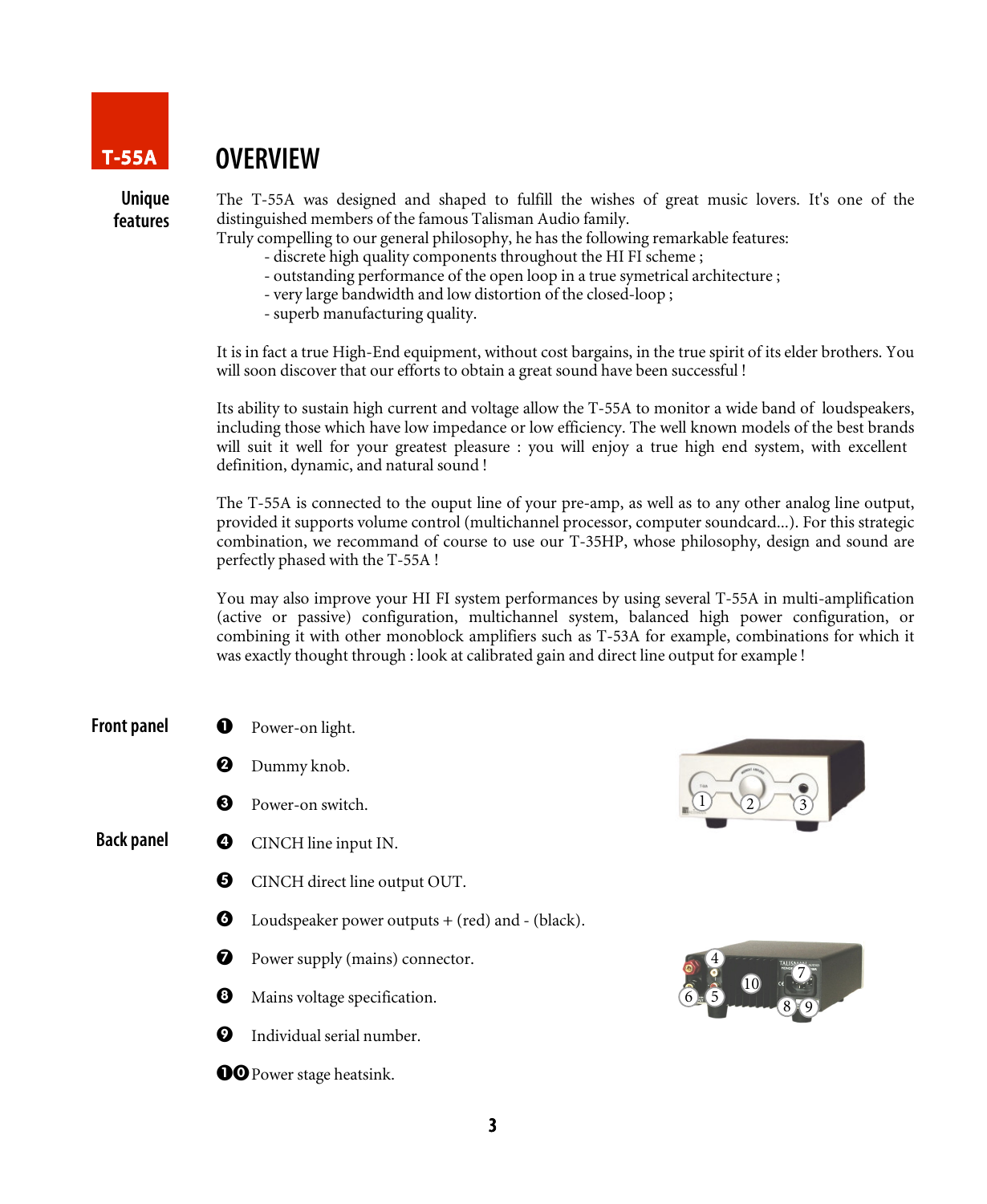

# T-55A INSTALLATION

| <b>First Power-Up</b>                  | We invite you to turn your T-55A on before you link it to your audio system or your loudspeaker.<br>First check out the voltage of your T-55A (230V or 115V or 100V in $\bullet$ ). Then plug in the power cable<br>into $\bullet$ , then push the on/off switch $\bullet$ . The name T-55A lights up in $\bullet$ . |  |  |
|----------------------------------------|----------------------------------------------------------------------------------------------------------------------------------------------------------------------------------------------------------------------------------------------------------------------------------------------------------------------|--|--|
|                                        | All right! Switch now your T-55A off and go through the installation process.                                                                                                                                                                                                                                        |  |  |
| <b>Connecting to</b><br>a preamplifier | During the installation process we invite you to turn off all equipments of your HI FI system.                                                                                                                                                                                                                       |  |  |
|                                        | The pre-amp (or the processor, the active filter or the computer soundcard) which monitors your T-<br>55A should be linked to the input IN $\bullet$ by a high quality cable.                                                                                                                                        |  |  |
|                                        | Thanks to the direct link output OUT $\Theta$ you will easily connect several T-55A to the same pre-amp, for<br>a passive multi amplification configuration for example.                                                                                                                                             |  |  |
| <b>Connecting to</b><br>a loudspeaker  | The output terminals $\bullet$ allows you to connect your loudspeaker in several ways:                                                                                                                                                                                                                               |  |  |
|                                        | - with standard jack (diameter 4 mm) : totally unscrew<br>the black and red nuts, and plug in the jacks in the T-55A<br>output terminals;                                                                                                                                                                            |  |  |
|                                        | - with bare cable, totally unscrew the black and red nuts,<br>insert the cables in the side holes, then firmly screw again<br>the black and red nuts;                                                                                                                                                                |  |  |
|                                        | - with cable terminals : totally unscrew the black and red<br>nuts, plug in the cable terminals, then screw again the<br>black and red nuts.                                                                                                                                                                         |  |  |
|                                        | In any case, use only first quality equipment, since it represents a good share of the quality of the sound<br>produced by the system.                                                                                                                                                                               |  |  |
|                                        | Be careful, not to create short circuits between the terminals, or with the mechanical parts of the<br>product.                                                                                                                                                                                                      |  |  |

To conclude, be careful not to invert the phase of pluging of the loudspeaker. It should be exactly followed on all parts of your system, otherwise a distorted stereophonic image would be obtained with a lack of bass.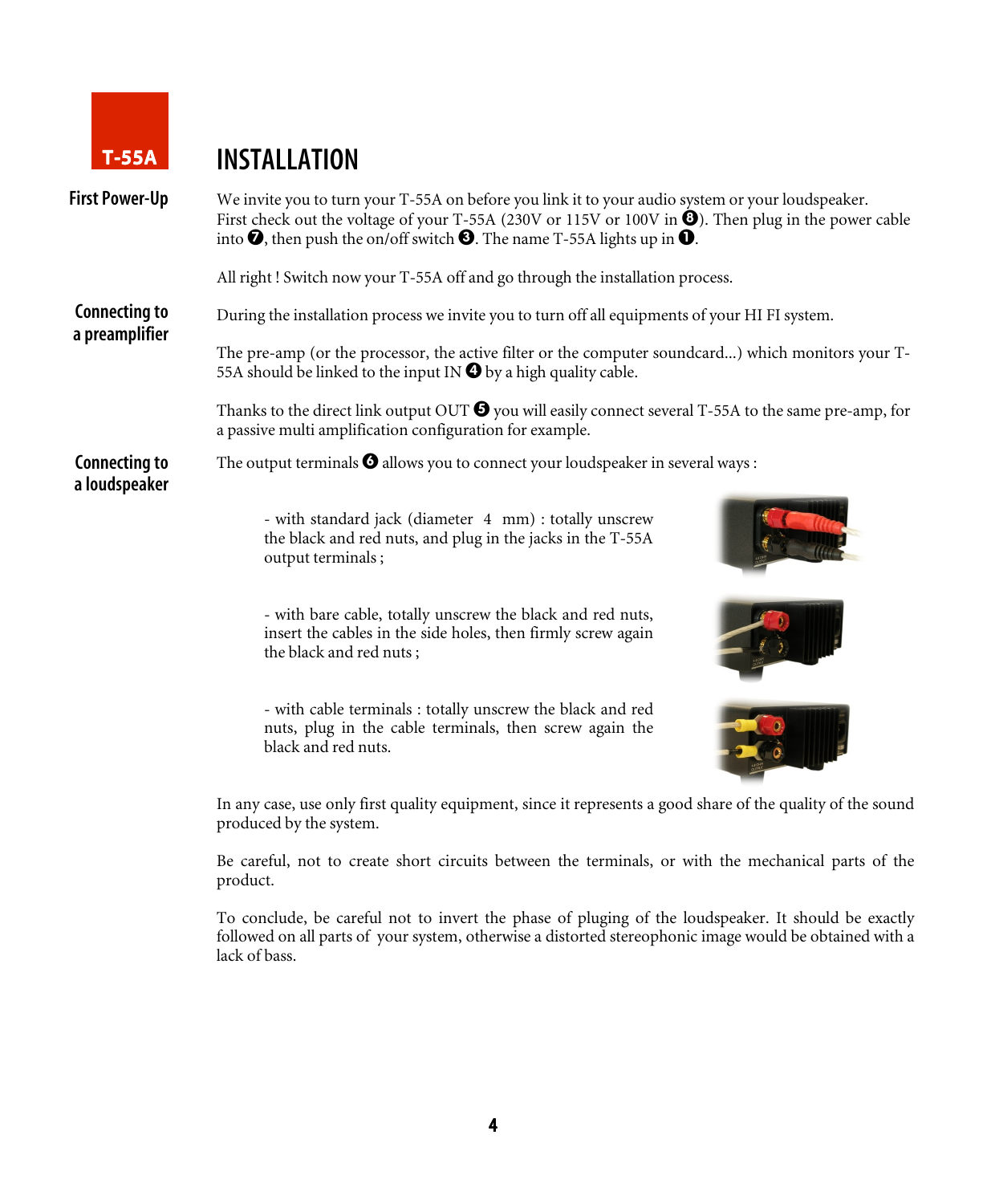

# T-55A USE & MAINTENANCE

| Power On<br>and Off           | Although the T53-A is equiped with a on-off switch $\Theta$ , it may be left switched on permanently, since the<br>power used is very low when ont in use. This will allow optimal electrical and thermal conditions, and<br>ensure an outstanding sound result.                                                                                                                                                                                                                                                                     |
|-------------------------------|--------------------------------------------------------------------------------------------------------------------------------------------------------------------------------------------------------------------------------------------------------------------------------------------------------------------------------------------------------------------------------------------------------------------------------------------------------------------------------------------------------------------------------------|
|                               | Upon first power-on, or whenever your T-55A has been disconnected from the mains for a long time, it                                                                                                                                                                                                                                                                                                                                                                                                                                 |
|                               | is recommended that you wait for about one hour before use.<br>Should you not use your T-55A for a long period of time, simply unplug its power cable. It is<br>recommended that when you do so you switch off your entire hi-fi system and disconnect your headset.<br>Warning : whenever the T-55A is in power-off mode (i.e. disconnected from the power supply) no<br>equipment should be connected to the input/output $\bullet$ and $\bullet$ .                                                                                |
| <b>Use</b>                    | Warning : too high a sound volume used over long periods of time may significantly damage your<br>hearing. Please be reasonable!<br>Please take the necessary time to adjust the sound level of your pre-amp (or of any device that monitors<br>your T-55A), to obtain a realistic result neither too loud nor too low!<br>If you turn on the volume too much, not only will you obtain an unrealistic restitution of the music you<br>are listening to, but you will also distort and disguise the sound scene !                    |
|                               | When the T-55A delivers a high power for too long, the temperatue inside the product may rise to<br>forbidden levels. In such a case, a thermal protection will be started automatically to reduce the level of<br>the output power : you will notice it through a sharp decrease of the sound level and the appearance of a<br>distorted sound. Do not worry ! Simply turn off the T-55A, let it cool down for a few minutes, then turn<br>it on again, and resume your listening session, at a reasonable sound level if possible. |
| Routine<br><b>Maintenance</b> | Warning : never ever conduct any care & maintenance-related tasks with the power on !<br>The T-55A was designed to operate for years without any maintenance nor adjustment.<br>If dust gathers on the unit simply wipe it off with a dry cloth. In case the unit was dirtied or soiled do<br>NOT use any detergent or solvent. Do not either use common household cleaning papers whose textures<br>are abrasive. Use instead a soft wet cloth and if need be soap. Then carefully wipe the unit clean.                             |
|                               | <b>TROUBLESHOOTING</b>                                                                                                                                                                                                                                                                                                                                                                                                                                                                                                               |
| <b>Front panel light</b>      | Upon Power-on, the front panel light $\bigcirc$ does not come "on":<br>- check that the power cord is plugged in $\bullet$ , and that your mains is on.<br>The light $\bigcirc$ is on but you cannot hear any sound :<br>- verify the musical program and the pre-amp sound level;<br>- verify that your sources, pre-amp and speaker are correctly operating, and that they are                                                                                                                                                     |
| Sound                         | correctly plugged to the T-55A.<br>Bad sound quality (e.g. too loud, too weak, background noise, distortion, rumble ) :<br>- switch the T-55A off during a few minutes, then turn it on again; the thermal protection has<br>perhaps been activated. Lower the sound level;<br>- check that you have properly observed all installation and operation recommendations;<br>- check specifications compatibility of your system with the T-55A.                                                                                        |
| <b>After-sale Service</b>     | There still is a problem with unit operation. Contact the seller of your unit or use the warranty as set out<br>in the 'warranty' chapter of this manual.                                                                                                                                                                                                                                                                                                                                                                            |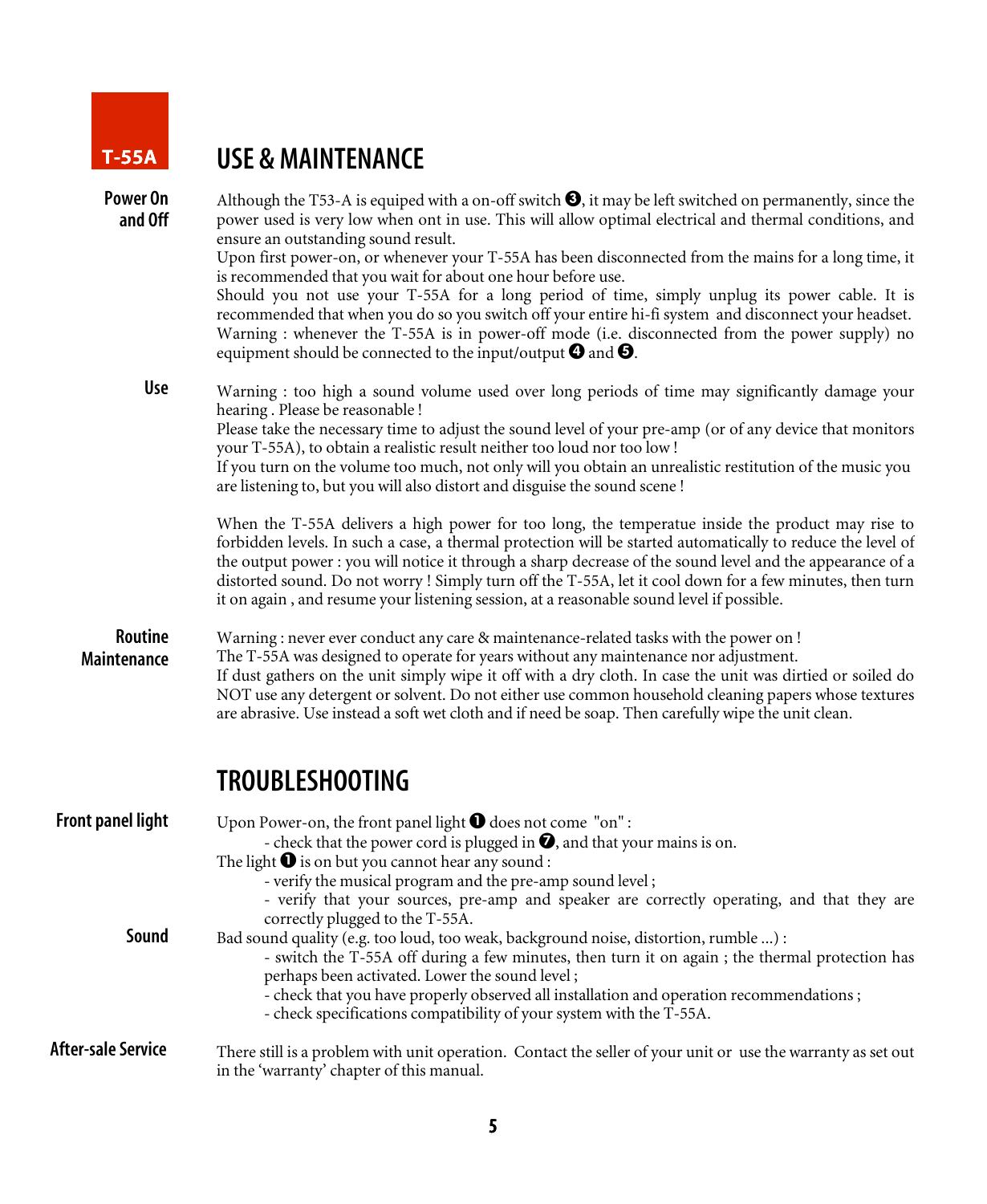

# T-55A TECHNICAL SPECIFICATIONS

| Input                          | 1 CINCH mono input.                                                                                                                          |
|--------------------------------|----------------------------------------------------------------------------------------------------------------------------------------------|
| Outputs                        | 1 CINCH direct mono line output.<br>One loudspeaker output supporting three different types of connections<br>(see installation section).    |
| Output Power                   | Over 40 W on 8 ohms and 60 W on 4 ohms, at 0,2 % distorsion level.                                                                           |
| Gain and Input sensitivity     | Gain : $+15$ (24 dB, phase = 0). Sensitivity : 1,2 Vrms on 47 kohms.                                                                         |
| Output impedance               | Less than 0,05 ohm $@1$ kHz. Dumping factor $> 120$ on 8 ohms.                                                                               |
| Harmonic distorsion            | Less than 0,05 % on 8 ohms, @ 40 W output power, audio bandwidth                                                                             |
| Signal-to-Noise Ratio          | Over 90 dBA unweighted, @ max output level.                                                                                                  |
| Bandwith                       | 10 Hz - 160 kHz @ -3 dB, @ 1 Vrms on 8 ohms.                                                                                                 |
| Rise time                      | Less than 2 microseconds @ 10 kHz, +/- 1 V on 8 ohms.                                                                                        |
| Stability on capacitive charge | Without conditions, on a 8 ohms charge in parallel with $C < 2$ uF.                                                                          |
| Protections                    | Thermal and against output short circuits.<br>Against output DC drift.<br>Against DC input voltage.                                          |
| Specific functions             | Direct line output for passive multi-amplification.                                                                                          |
| Miscellaneous                  | Very low transient thermic distorsion, without power-on or power-off<br>output voltage pulse, and intrinsically stable electronic structure. |
| Mains connection               | Mains on base CEI with internal slow fuse.                                                                                                   |
| Operating modes                | On-Off switch on the front face.                                                                                                             |
| Mains                          | 230 Vac or 115 Vac or 100 Vac. Stand-by power < 5 W.                                                                                         |
| Weight                         | 1,9 kg.                                                                                                                                      |
| Dimensions                     | ШШ.<br>$135 * 70 * 215$ mm.                                                                                                                  |

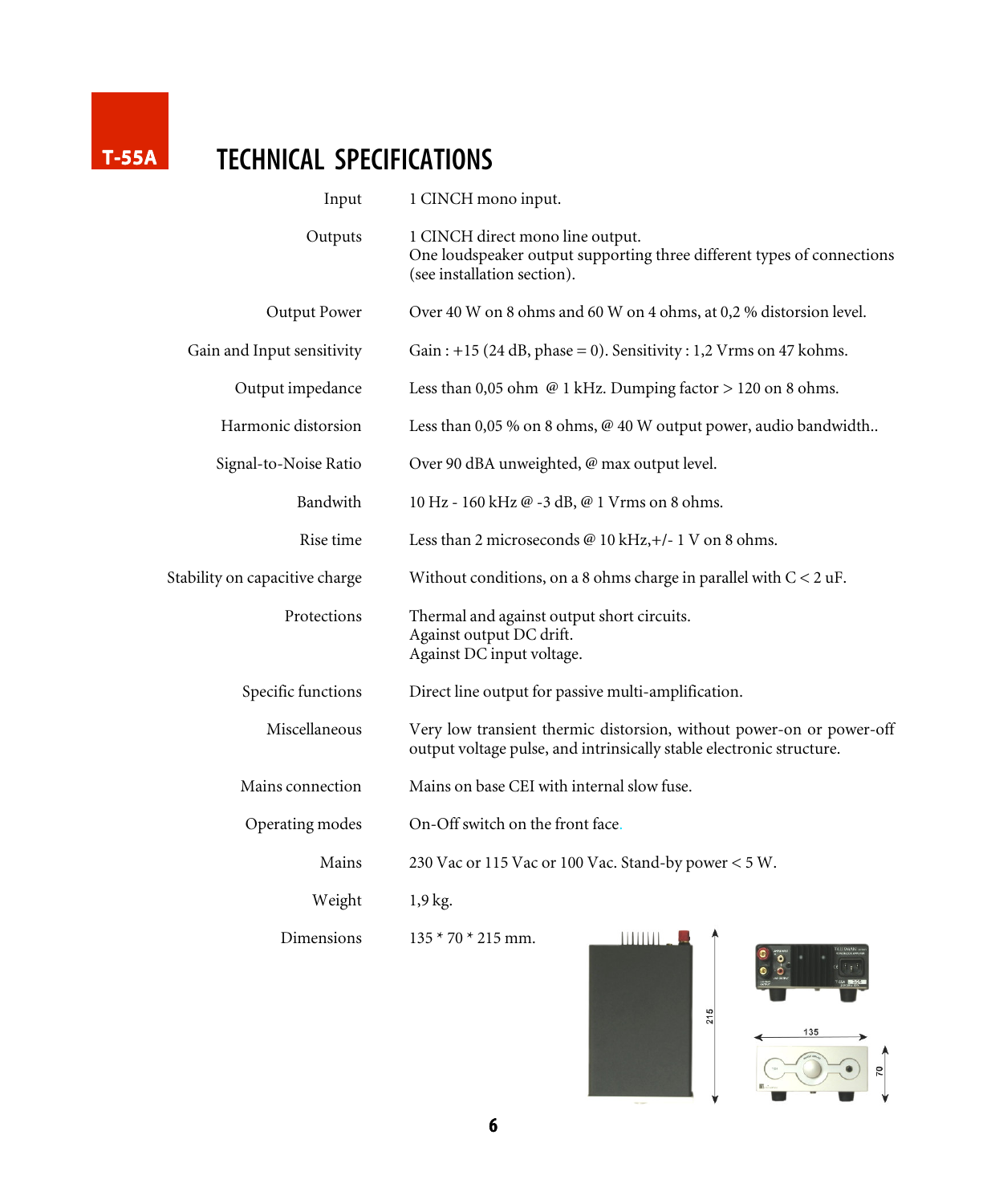

### T-55A WARRANTY

General conditions Talisman Audio guaranties this equipment when used according to its technical specifications, against any manufacturing defects or component flaws.

This warranty applies to both materials and labor.

In case of defect Talisman Audio will, for TWO years from the purchase date, repair the unit free of charge to the owner. Shipping costs to the Talisman Audio premises shall be however borne by the owner of the unit under warranty.

Under no circumstances can this warranty give rise to any kind of damages or liability.

Talisman Audio guaranties the equipment only if :

- it was purchased either on the Talisman Audio web site, or through an official dealer ;
- the defect occurs within the two years period following the purchase ;
- the defect is not caused by an abnormal use of the product, or by an outside factor ;
- the product was not opened and modified by an outside personne.

#### The claim for warranty should be made in the following way : After-sale service

- if the product was bought through an auditorium, please refer to this dealer who will examine your problem, will try to solve it and will give you the correct procedure to contact Talisman Audio, if necessary ;

- if the product was bought on the web site, then tell us directly about your problem using our email adress amplify@talisman-audio.com. You will then receive instructions for the return of your product.

# MANUFACTURING

Talisman Audio products are manufactured by the Get Electronique Company, a French corporation incorporated under the register number RCS Castres 447 794 363.

All design and production procedures are carried out according to strict quality standards ISO9000:2000 (certificat n°124 832).

Talisman Audio certifies that all products delivered to its clients are individually tested and controlled, and that they comply with the acceptance criterias defined for each model.